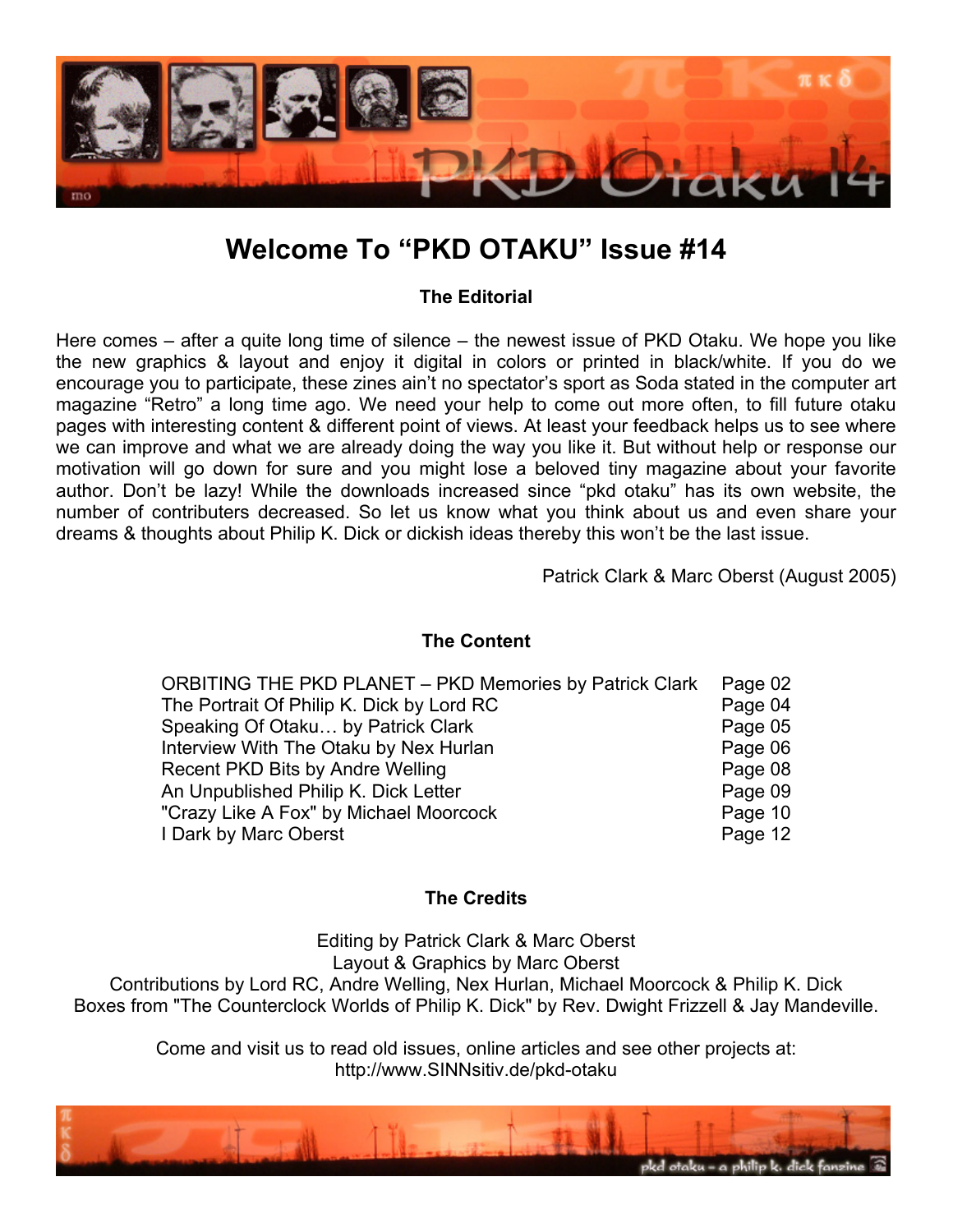

### **ORBITING THE PKD PLANET**

#### **PKD Memories by Patrick Clark**

I can remember when I bought and read my first Philip K. Dick novel. It was 1964 and I was thirteen. I had been reading science fiction for a while having been introduced to it by my best friend, Sam. Every week or so the two of us would walk over to the supermarket in my hometown of Delphos, Ohio (population 7,000) to check out the paperback bookracks. Back then, Sam and I were pretty indiscriminate readers -- so long as it was science fiction. Sam liked Robert Heinlein while I favored space opera but we would read whatever looked interesting. I recall we read a lot of John Brunner and Andre Norton, probably because Ace Books churned them out in a steady stream. Ace was our main supplier, especially Ace Doubles. Heinlein was with Signet, so Sam always bought from them but Ace had many more titles available. And Ace was cheaper at 40 cents than Signet at 60 cents.

One day in 1964 my eyes fell upon *Clans of the Alphane Moon* by Philip K. Dick. I didn't recognize the name but I knew I had to have this book because it had such a great cover: a hovertank manned by a futuristic soldier firing his ray gun at some oddly shaped aircraft in the sky. I scooped it right up. It cost, of course, 40 cents. I cannot now imagine what I initially thought of this strange tale of psychotic space colonists, divorced CIA agents, interplanetary TV comedians and "Ganymede slime molds." Certainly I had no idea who Philip K. Dick could be. SF was so much literary popcorn to me then so I suspect I just read the book in about two hours or so and put it with the dozens of other SF books I had collected.

It wasn't until 1966 that I came to read my second PKD novel. That was *The Crack in Space* with its enigmatic blue spacemen on the cover and its Black presidential candidate, telepathic Neanderthals and orbiting brothel within. That same year I also bought *The Unteleported* Man, an Ace Double, for 50 cents. I remember seeing *Dr. Bloodmoney* on the rack at my grandfather's drugstore but its rust covered illustration with the shriveled-up homunculus floating over a blasted landscape didn't appeal to me. And, as it happened, my father had an old paperback copy of *The Man in the High Castle* but I doubt I ever made the connection that it, too, was by this Philip K. Dick guy. The next year I picked up the re-issue of *The World that Jones Made* and *The Ganymede Takeover*. I don't know how much I differentiated Phil from the many other sf authors I was reading at the time. I suspect he didn't make a very great impression upon me. One thing I do remember, though, is his fascination with women's breasts. Somewhere, sooner or later, in every one of his books would be a description of a female character's breasts. I learned the word "aureole" from reading Phil.

Phil had written a lot of short stories but I had come across only two at this point. "The Turning Wheel" was in an anthology called *Now & Beyond* I found for fifty cents while on vacation one summer. "Oh, to Be a Blobel" was reprinted in *The World's Best Science Fiction: 1965*. The only science fiction magazine I read was *If*, which was the only one that came to my grandfather's drug

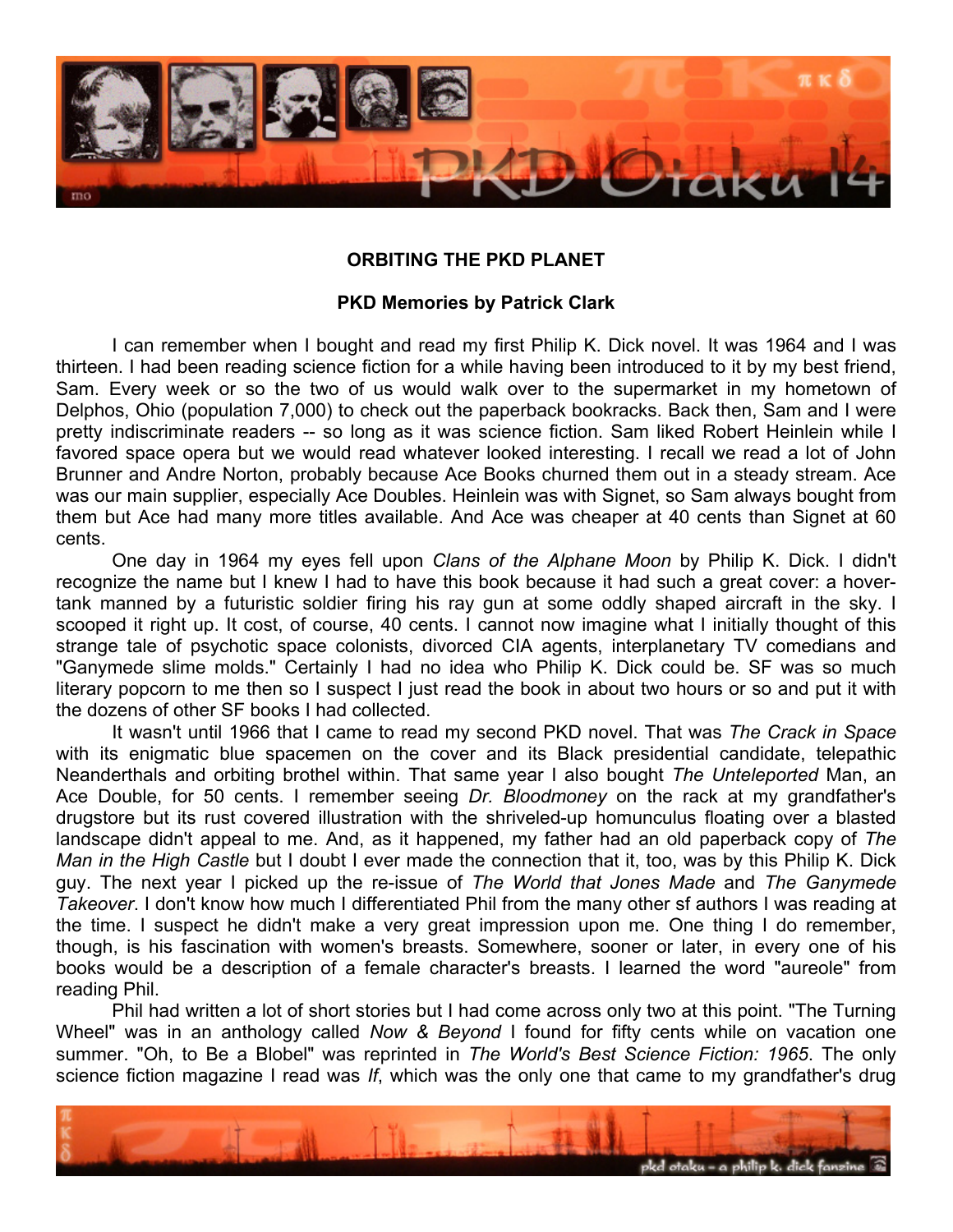

store. I read it faithfully from mid-1964 to late 1968 but Phil's work didn't appear there during those years.

In the Fall of 1968 I went off to college at St. Louis University. Sam went to Florida. When I saw him again in the summer he gave me his copy of the Signet edition of *Do Androids Dream of Electric Sheep*? He had to get it out of the house because his parents had read the teaser page at the beginning of the book where Rachel Rosen asks Decker if he is going to kill her after they make love. Sam's conservative parents were quite distressed, so I got the novel. It may have been with that novel that Phil began making a stronger impression on me. Or maybe not. I know I read "Faith of Our Fathers" in Sam's paperback copy of *Dangerous Visions* but I can't remember it having had an impact on me at all though later it would amaze me. Since attending the University I was much more discriminating in my appreciation of books and ideas. I still read a good deal of science fiction but more than ever it was for simple escapism. Sometime in 1970 I bought *Our Friends from Frolix 8* at the Famous-Barr department store in St. Louis where I had gone shopping with my girlfriend. And in the following summer I borrowed *Now Wait for Last Year*, *A Maze of Death* and *Ubik* from my local public library. I found "If There Were No Benny Cemoli" in *The Eighth Galaxy Reader*. So amongst the many novels and short stories I had read up to then, I had discovered ten of Phil's novels and four of his stories.

In 1972 I graduated from the university. My girlfriend and I broke up that summer. I moved into an apartment, and got a job. And I bought *We Can Build You*. It cost 95 cents and was the highest amount of money I had ever paid for one of Phil's books. I don't even remember reading it. In truth, I had other things to worry about. I had pulled a 38 in the Draft Lottery and daily expected to be dragged into the army. Nixon was president. The war in Vietnam went on and on. Repression was in the air and a police state was presumed to be in place. I continued to consume science fiction off and on, though except for Ian Wallace's *Croyd* novels I'm at a loss to remember what exactly I was reading. Kibble, probably. The collection of Ace books left over from high school was long gone, passed on to my brother Tim or sold to used bookstores. I waited to be inducted. Back home Sam was reading books on Eastern mysticism. My roommate, Paul, gave me some Vonnegut to read but I had no enthusiasm. My life was something of a mess…

While usually maintaining the posture of a writer of science fantasy for a special group of readers who cherish that genre, always behind Philip K.'s plot smokescreen of extraterrestrials, future societies, machine paradigms, counterclock worlds, and Lewis Carrollian wubs from Mars, is a full-blown religiomystic Dickian outlook, a theory of reality as we experience it outside fiction--in day to day encounters that posit a just-around-the-corner arcanum of hyperdimensions lying in wait, phantasmal migrations into the no-longer-future and the unbecoming past.

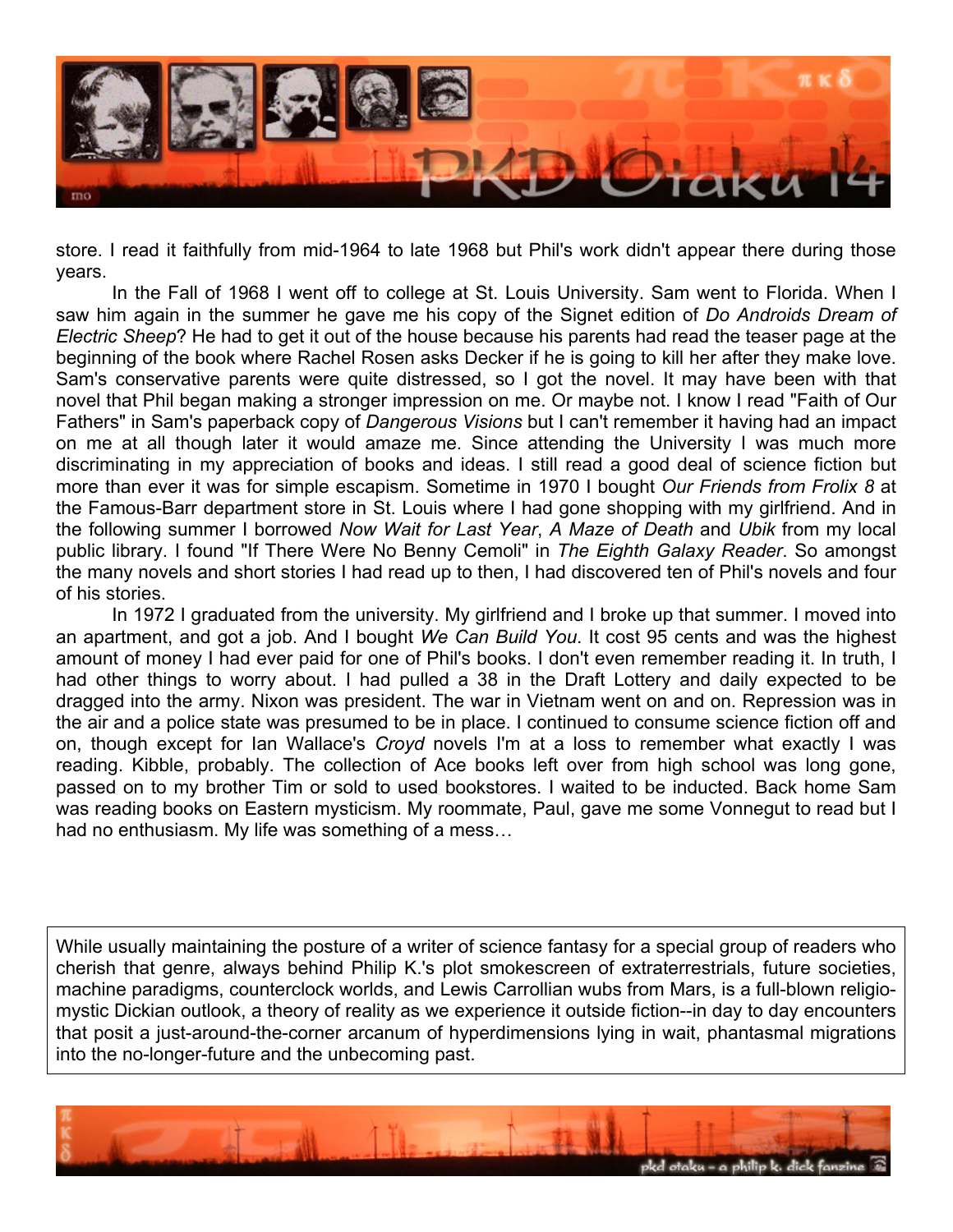

#### **The Portrait Of Philip K. Dick by Lord RC**

Glancing up for the last time as I sit here holding my gun I see on my garret wall the photograph of Philip K. Dick that has gazed down upon me for many years. I remember when I ordered the photo back in 1994 or thereabouts. It was advertised at I forget what price in the *Philip K. Dick Society Newsletter*. I must have had some money at the time because I could rarely afford all the fine editions of PKD's books for sale in the zine and what possessed me to order this photo I do not know.

When it arrived in its padded envelope I eagerly took it out and looked it over. A glossy 8X10 titled 'Mona Lisa Smile', signed by Nicole Panter, the photographer, and numbered 11/250. The next day I took the photo to an art shop in New Haven, Indiana where I then lived and asked the lady to frame it for me. I selected a dark, intricate wood and she promised to have it done for me in a few days.

A few days later the framed photo of PKD's 'Mona Lisa Smile' was ensconced above my computer where I could look up to it for inspiration in my writing. And over the years it did inspire me. Lost in reverie over some turn of phrase or simply just lost my attention would be taken by PKD's ever-changing expression. Was I struggling over the description of a violent episode in my story? Then PKD would wear a fearsome frown. Were I excited or amused then PKD would show interest or his smile would transform into laughter.

I lost track of the photo some years later when my fourth marriage collapsed and I had to leave another once happy home. It was five years later, earlier this year, in fact, that I found it again, still in its frame, tucked behind a chest of drawers in my old home. My ex-wife had stuck it there for some reason. I found it when I was picking up the last of my stuff. I gazed at the portrait in the musty smelling back room, glad to have it again. But the years of neglect and dampness had taken their toll. The frame was a little battered and the photo itself had alternately been baked and frozen in that unused room. Turning the picture in the dull light I saw that the portrait now adhered to the glass. Tilting it further I could see that the dark colours had turned to silver on the photo; some deterioration of the photographic chemicals, I assumed. But if you looked at it straight on this metallic aspect was not visible. However its condition I put it in the trunk of my old Continental along with the rest of my stuff and took it with me when I moved to Colorado the next day.

When I unpacked high in the Rocky Mountains the picture had taken another turn for the worst. It now had a large crack from top left down to bottom right of the glass. If you turned it just right PKD took on a decidedly fractured aspect. Well, I found a spot on the wall for it above my computer and once again PKD looked proudly down on my faltering literary efforts.

As I frowned and smiled and laughed as I wrote whatever I was writing, PKD's portrait mirrored my emotions. If I was happy, PKD was happy. If I was sad, PKD was sad. Unfortunately I've been mostly sad lately and PKD's expression has reflected this. And it didn't help matters when, last week, in a fit of drunken rage at the banality of my life and the fact that my girlfriend, whom I dearly loved, had just left me, I threw a beer bottle into the heart of PKD's face. I hit him right between the eyes,

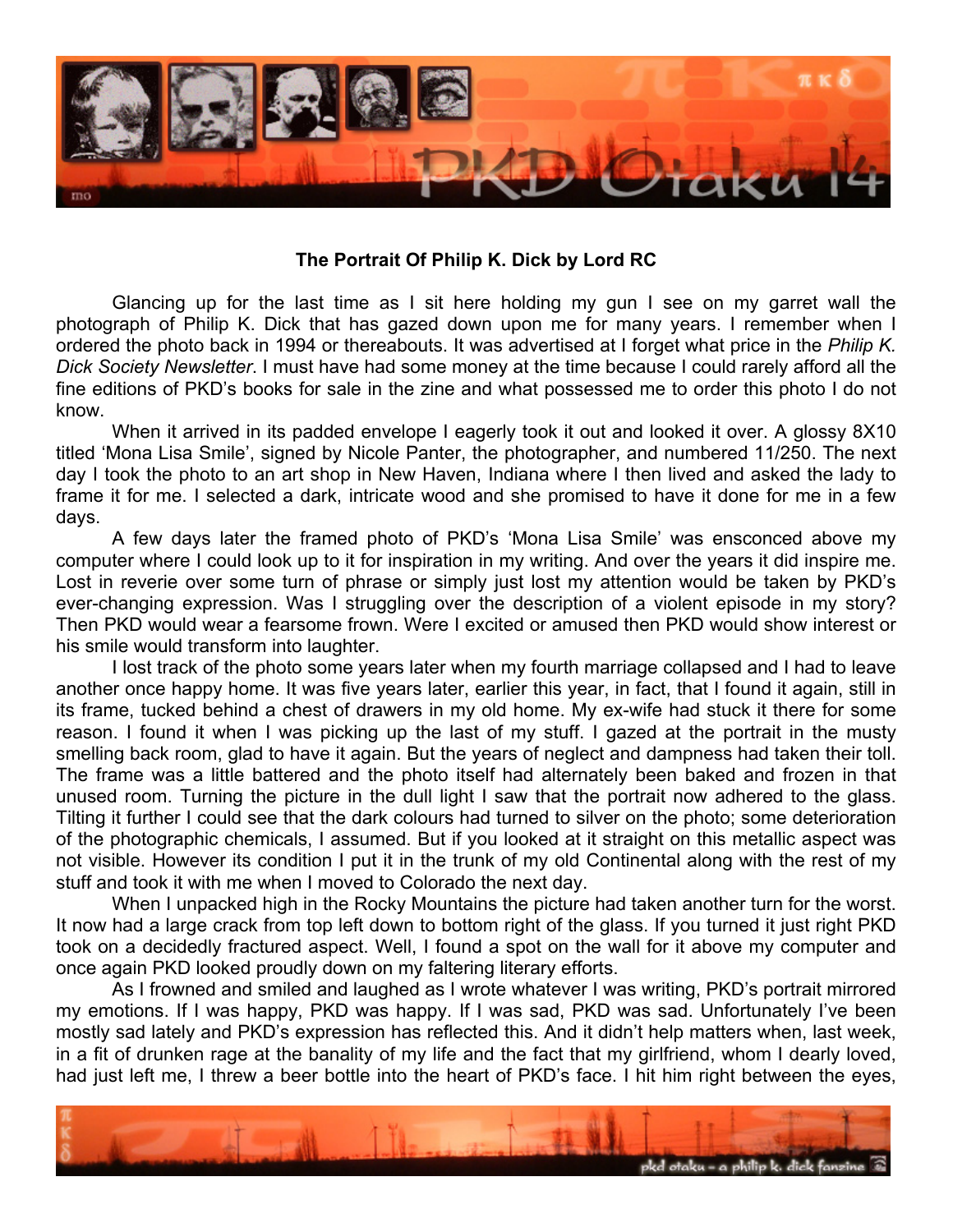

where his third or *ajna* eye would be located. The glass shattered and dregs of beer dripped from the frame.

I gazed at PKD in a fit of sudden remorse. What had I done? PKD looked down, beer running from his eyes, his face a shattered mirror as if some artist had attempted to portray the disintegration of modern life. "I'm sorry, Phil!" I cried. "I'll fix you up, I'll get a new frame!"

But I couldn't. The photographic paper adhered to the broken glass. It was impossible to repair. What could I do? I replaced the picture on its spot on the wall. It stares down at me now as I write this. But what of its expression? What of my own?

It's all smashed, shattered, broken and hidden behind a harlequin mask of silver and white reflecting the world of my room. If I look at it when the sun is behind me my own reflection turns to shards of refracted ice like a rainbow dropped on a frozen lake. Is Phil smiling? Or what is that jagged expression? I do not know. The sun is going down now and the portrait dims. Should I turn on the light? But that might blow the fuse and, anyway, it doesn't matter. I glance up at the portrait one last time with the light almost gone. PKD has no discernible expression now only a twisted metallic smile. He sees me but I cannot see him. From the corner of my eye I see something move. It's a *gluck*. I've never seen one before but I know a *gluck* when I see one. And I know hell when I live in it.

The next time the *gluck* shows up I'm gonna shoot it. If it doesn't I'm gonna shoot myself. Right between the eyes.

After all, we're only made out of dust and glass and decaying chemicals, and that's really not much of a start, is it.

September 2004.

#### **Speaking Of Otaku… by Patrick Clark**

"If you think that the hybrid system of *aidorus* [pop music idols] and *aidorians* is pretty hyperreal already you haven't heard of the virtual idol Haga Yui, yet (which is not a name but the word for "irritated, impatient, annoyed", literally "a tooth- ache"). Virtual she is because she does not exist. She is a phantom consisting of different girls who lend Haga her voice or her body. At concerts her face remains hidden and her voice is play-back. She is an assemblage in a way quite similar to the puppets in *bunraku*. When Haga recently published a photo-book there were three girls sitting at the autograph hour. People would stand in line before the one whom they thought to be the "more real" Haga-chan. An exhibition with her "original" artwork, scheduled for early November, was postponed. But rumor has it that the actual paintings have been done by several renowned artists. The title of the exhibition will be: "Does mysterious idol dream of human-faced sheep?"

"That is, of course, a malicious homage to Philip K. Dick's *Do Androids Dream of Electric Sheep?* which served Ridley Scott in the making of *Blade Runner*. The presumption from the beginning that *otaku* perform a perpetual play on the border between the animate and the inanimate seems to harden. 'Android', a somewhat old-fashioned term, is quite fit for idol Haga Yui as well as for the *otaku*. They look like humans but they aren't, and they're playing with factoids (look like facts) but aren't."

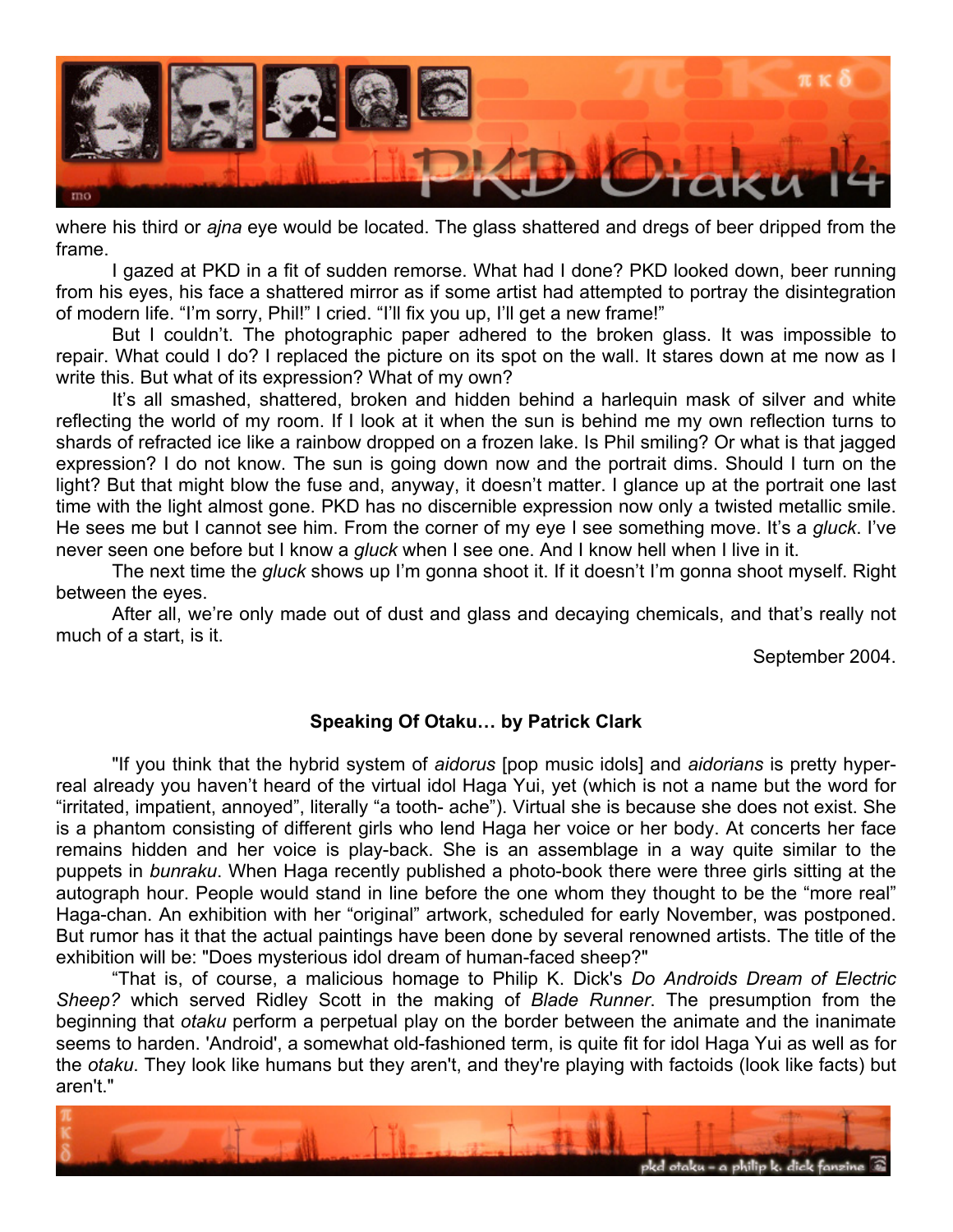

Source: Volker Grassmuck, "I'm alone, but not lonely." Japanese *Otaku*-Kids Colonize the Realm of Information and Media. A Tale of Sex and Crime from a Faraway Place (Dec. 1990)

Strictly retrograde, right? Not exactly, and Philip K. Dick is always happy to explain how not exactly that is. In fact, Dick inhabits a menagerie of unrealizable prototype worlds, half-born anti-conceptions, dim sources of wonder or brightly lit techno cul-de-sacs. Little wonder if some of his most devoted fans seem at times to be forever wandering there. Operating like a traveling one-man Discontinuity of the Space-Time Matrix, Philip mints cosmos after cosmos with a sense of inspired bluff that keeps even his best friends and sci-fi colleagues unsure where method merges with incipient madness.

# **Interview With The Otaku by Nex Hurlan**

**Nex Hurlan**: What's up with *PKD Otaku*?

**Patrick Clark**: To tell you the truth I'm seriously thinking about shutting it down.

**NH**: What? Why quit now?

**PC:** Well I'm pretty burned out these days. I've run out of archived PKD stuff I collected over the years. That was one of the reasons for doing the zine in the first place. Also I'm having a hell of a time composing any original material. Very few submissions have come in from others and there has been virtually no feedback from anyone new. Marc has done a heroic job making issues available on the 'Net but if anyone is reading it there I haven't heard from them. Hell, there isn't even any feedback from the jazzflavor list where I hang out. There is a core of loyal friends, God love 'em, and I've mostly kept it going for them. Even so I'm really tired. Plus, I don't know, maybe I need to give it up in order to get back to Phil himself.

**NH**: What do you mean?

**PC**: It's just that I don't have time to read any Phil when I'm involved with the zine. I haven't read any of the novels or letters in a long time. *Martian Time Slip* has been sitting on the end table for months now. Gathering dust.

**NH**: What's your view of PKD today?

**PC:** I still dig him immensely.

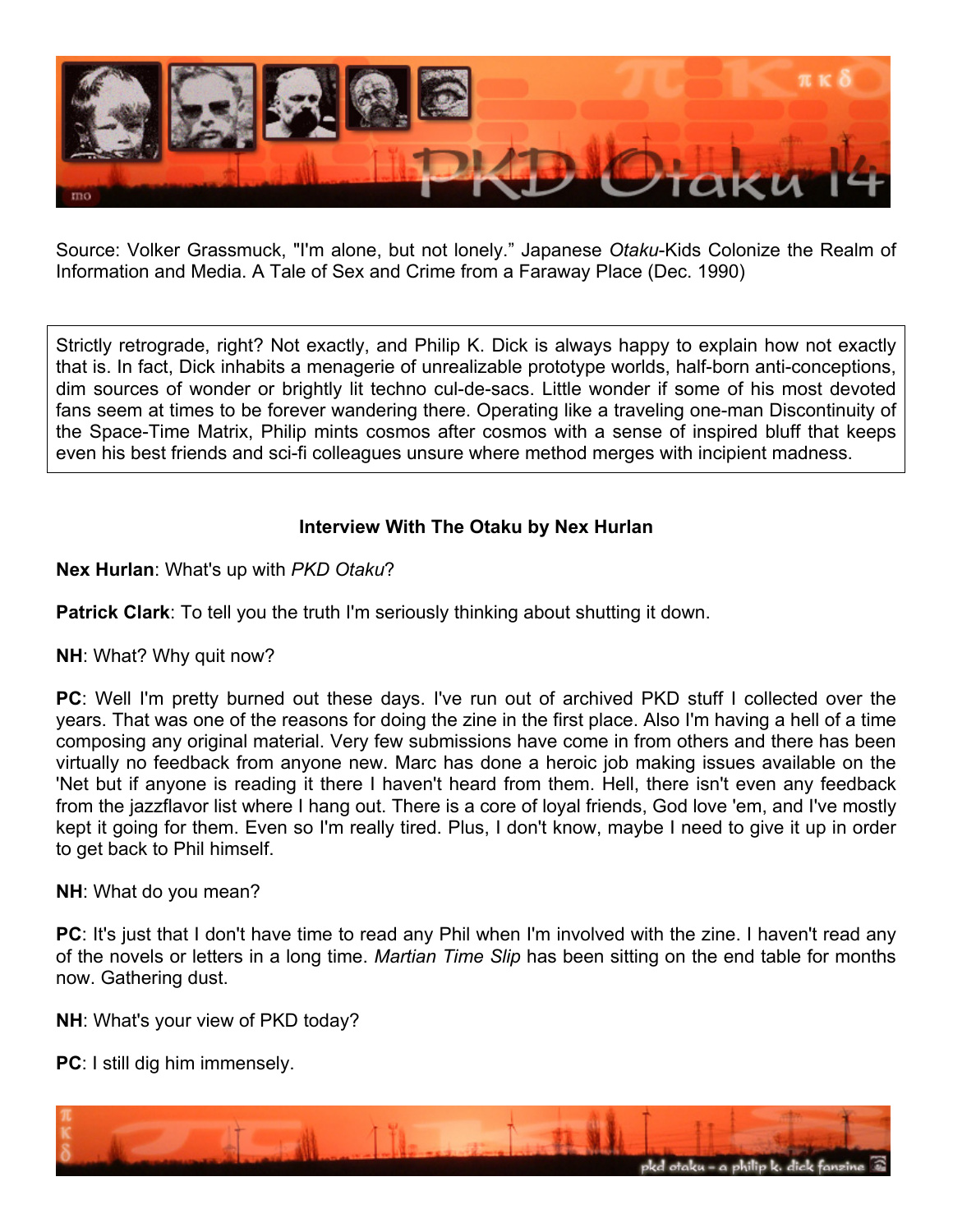

**NH**: No, no, I mean I mean how do you see his presence in today's world?

**PC**: Oh. Well, he's become a kind of pop culture figure, hasn't he? Academics have totally exploited him; turned him into an intellectual commodity. Pretty ironic when you consider he once said, "You know, sometimes I think it's all a plot, to praise you and accept you and treat you like a serious literary form. Because in that way they can guarantee your demise. The only thing that's worse than being treated as 'not serious' is being treated as 'serious'." *Otaku* was originally started as a reaction to that university colonization of my favorite author. I wanted regular folks to think about and write about Phil.

In the mediasphere he's likewise been commodified. You see him mentioned in the press on a regular basis. I'm always surprised by this as I'm reasonably sure most of the people who drop his name seem to "know" from the movies, not the novels. "Philip K. Dick" has become sort of journalistic shorthand for paranoia and an all-pervasive surveillance society. I saw in the *New York Times* recently the phrase "Philip K. Dick technology" in reference to the Department of Homeland Security. What they really mean is "Orwellian" but for some reason they don't want to use that term. Maybe Orwell isn't hip anymore. It's very strange. After all if "phildickian" *means* anything it means questioning reality, not a lurking police state. Again, Phil put his finger on it: "You know, if they can't destroy you by ignoring you, they can destroy you by annexing you."

#### **NH**: What would Phil be doing if he were alive today?

**PC**: Tricky question. It's entirely possible that Phil's present day stature is entirely the result of his being dead. "Safely dead," you might say. *Blade Runner* tanked originally and that was really Phil's only chance to break into a larger world. Once the movie vanished I imagine he would have continued to what he had always done: write. *Timothy Archer* didn't sell especially well so probably he would have gone back to science fiction. The various outlines to *The Owl in Daylight* are all pretty heavily SF. Cyberpunk was coming just around the corner. I think he would have liked that and maybe it would have steered him into a new direction. Or, since he now had a decent income, he might have just worked endlessly on that damn *Exegesis*.

**NH**: He'd have a word processor soon enough.

**PC**: Yeah. Jeez, Phil with word-processing. Pretty scary idea, isn't it? A typewriter slowed him down at least a bit. A computer would have really opened the floodgates. Imagine the *Exegesis* gushing out at triple speed. He might have eventually started a blog.

# **NH**: What do you think of the movies?

**PC**: They mostly suck. *Blade Runner*, while a fabulous film, seems to me to have a lot less PKD than is generally believed. David Peoples' script is certainly good and has a phildickian flavor but, really, other than the "what is human?" theme it's mostly a film noir narrative. People are blinded by the

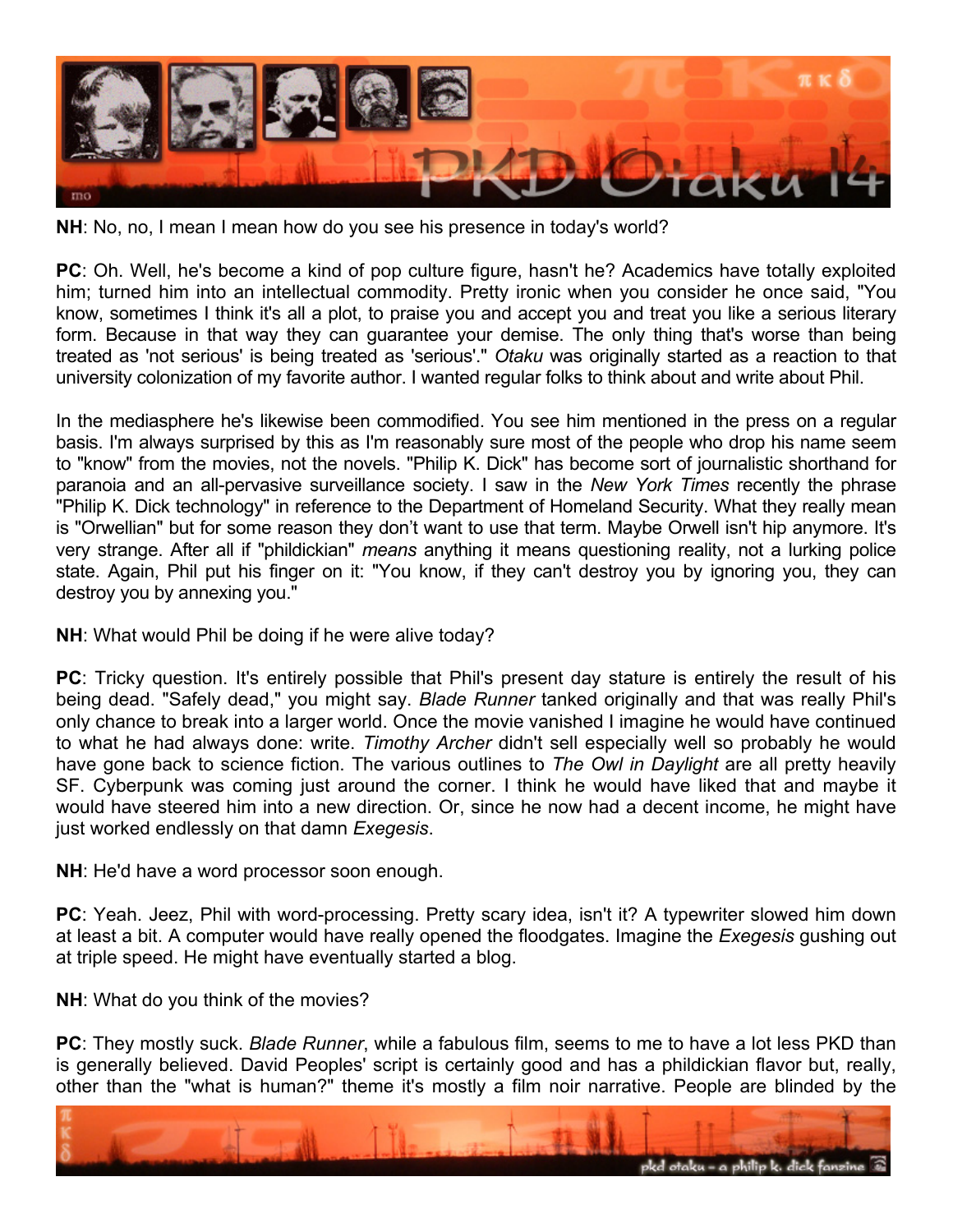

"look" of the film. Admittedly the look is impressive; it's just not especially Phil's look. To tell you the truth, the one film I think was the truest to Phil's story and vision was *Screamers* though most people hate it. They get worse as more of them get made for some reason. *Total Recall* already shows the whole show hitting the skids and let's not even talk about *Minority Report* and *Paycheck*. The trailer to *Scanner Darkly* looks totally fucked up. I'm not even sure I want to see it but, you know, you almost have to when you're in this business.

**NH**: Are you really going to quite doing *Otaku*?

**PC**: I don't know. I do have a long piece on Phil and LSD that I've been thinking about for years. I just can't seem to get started. It needs a lot of work and research and I don't know if I have it in me.

**NH**: Damn, I hope you keep the zine going.

**PC**: We'll see.

# **Recent PKD Bits by Andre Welling**

- #1 I found a PKD reference in Neil Gaiman's ENDLESS NIGHTS.
- #2 When I think about my dwindling 1-man business I feel like Al Miller and Jim Fergesson at the same time.
- #3 My ex-mistress and bearer of my child is a dark-haired girl. Her name means 'wrath' in some languages.

In his late life Phil thought that there are worse worlds out there and our world was 'bettered' by divine choice. So no Nazi-ruled US and no totalitarian US president. But an imperialistic one. And Auschwitz (and Buchenwald, Dachau, etc.) still happened. Auschwitz and the Tsunami. Where is room for a benefactor operating on earth? Not easy to see the guy.

Downing your Zoloft uppers with caffeinated 'Hyper-Moo' milk (in 2005!) makes you a bona fide PhilKDickian character, Patrick. I'm not making fun, pal. That's the highest blessing in our coven. I noticed that I am a REAL PKD character when rekal one of my arguments with a dark-haired girl, Ira Frauenzimmer. She is a painter of abysmal creatures and was together with Andre Welling, our target person. They have a baby girl, Ava. Analysis of tapes reveal a high level of distress in recent verbal exchange of the former couple. Maybe she found out that his 'unemployment' and 'job-search' is a hoax, a front for pushing substance D. Recent recordings show W. in a confused state, in one instance he needed full four seconds to find the second anchor for the bell play string on the baby wheel cart. "What narcotic did you use to numb your pain" she asked, referring to both his yesterday painful visit to the dentist (!) and his present fumbling. "Uhm, half a bottle red wine", W said. Forensic analysis of the phrase and facial dynamics suggest that he hides something. -- Bob

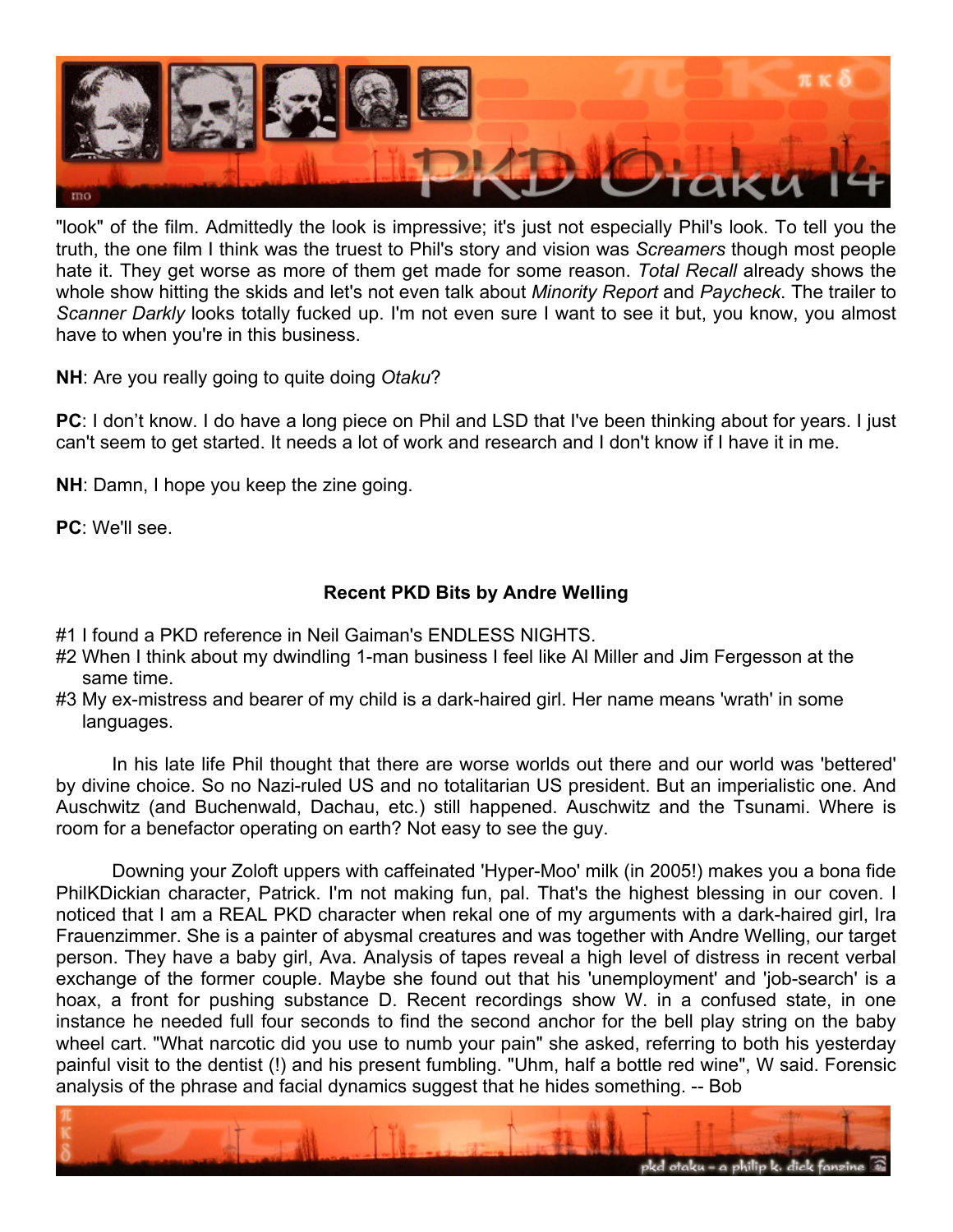

## **An Unpublished Philip K. Dick Letter**

To: Mr. Shokichi Kawaguchi

December 8, 1968

Dear Mr. Kawaguchi,

I am told by Mr. Fukushima of Hayakawa Shobo & Company that you translated my novel, MAN IN THE HIGH CASTLE. I wonder if I could ask you several questions about the Japanese edition. Viz.:

Did the novel sell well in Japan?

Were the reviews of the novel favorable? If so, what did the reviewers like, and if not, what did they dislike?

I like Japanese people and Japan (which I would very much like to visit). In the novel did I manage to convey my positive feelings toward Japan and the Japanese? I felt that the Japanese occupation of the USA, described in the novel, would be stern but fair -- unlike the German. A major aspect of the novel was my desire to contrast the two, German and Japanese occupation. Did this contrast get across? I would be very distressed if I turned out that my favorable feelings toward Japan did not get across in the novel, as seen from your standpoint. After all, the basis of the novel was Mr. Tagomi's thwarting of German designs, his deep humanitarian quality which defied the German authorities. Of all the fiction I have written, nothing has meant more to me than the scene in which Mr. Tagomi confronts the German authorities and wins out against them, in the name of humanity.

Did the special speech of the Japanese living in the USA West Coast seem convincing to you? Or did I misrepresent the Japanese manner of speaking English? I would be very upset if, in your opinion, this speech was not convincing.

Did you yourself personally like the novel?

I am sorry to be putting so many questions to you, but all this is very important to me. I am sorry for causing you any inconvenience, and any and all answers you might give me to the above questions would be quite valuable to me. Thank you very much for your trouble and time, and I will hope to hear from you.

> Cordially, Philip K. Dick

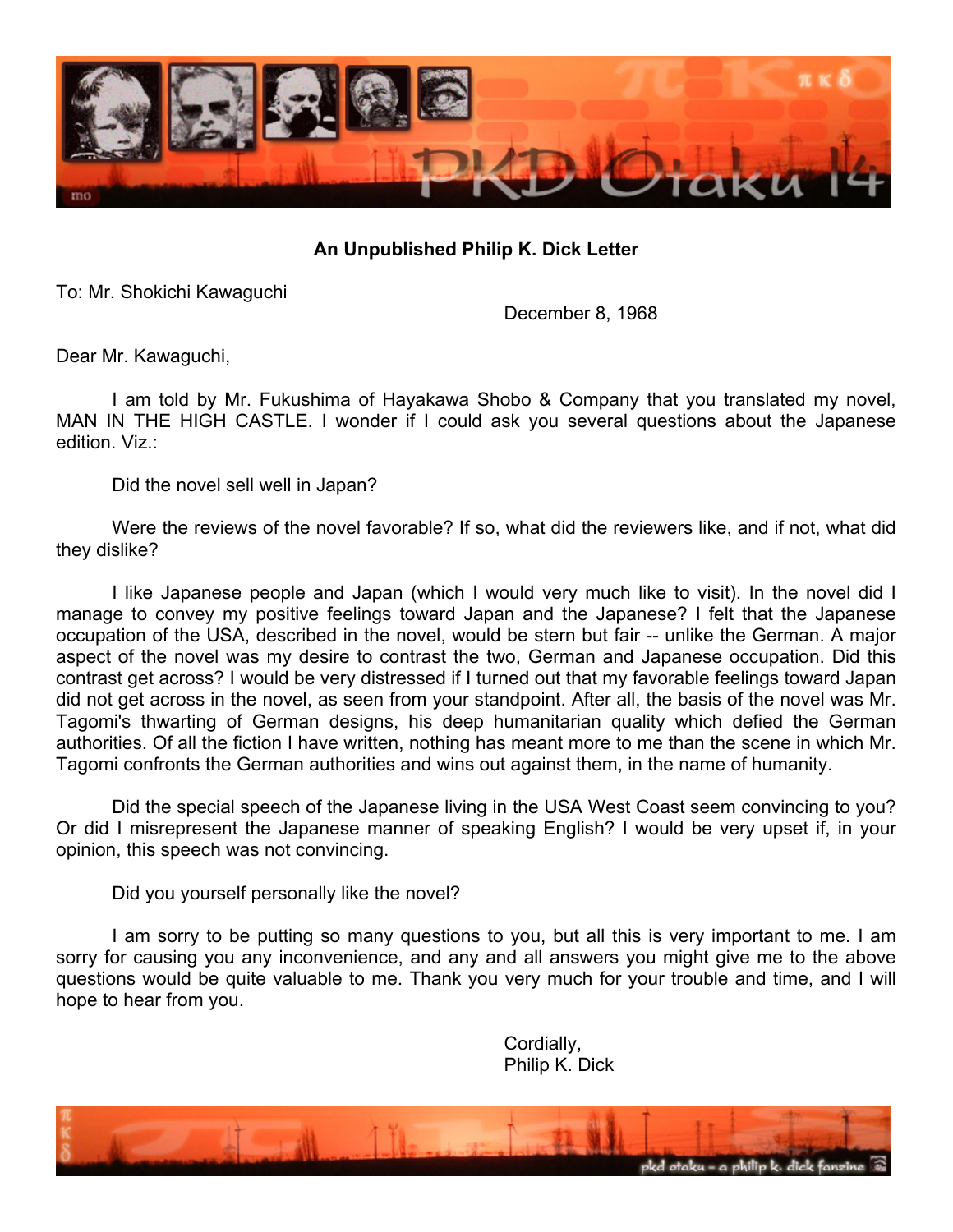

#### **Kippled Out L.A. 2019**

By the time Dick fan Tim Leary actually got around to giving Phil a phone call in the spring of '69, it was already too late. Phil's fascination with the good doctor's elixirs was on the wane. He was way beyond that now, he told Leary--to be specific, January 3, 2021. Meanwhile, entropic forces wrought havoc in his personal life: suspected FBI surveillance, IRS audits, and rampant over- consumption of stimulants were combining and combating on every plane of Phil's existence.

# **"Crazy Like A Fox" by Michael Moorcock**

The Guardian: *June 4, 2005* 

Emmanuel Carrère, *Philip K. Dick in I Am Alive and You Are Dead.* 

Like Hammett, Chandler, Faulkner and Eudora Welty, US writer Philip K Dick was first taken seriously in England and France. *New Worlds* magazine serialised his "breakthrough" novel Time Out of Joint in 1959 and I believe mine was the first published essay on Dick to suggest that he was something more than a good genre writer. People such as Maxim Jakubowski began to publicise him in France. *New Worlds* commissioned the late John Brunner to write the first appreciation of Dick to run in a national magazine.

In 1965, after *The Man in the High Castle* won Dick his only Hugo award, I contacted his agent on behalf of the publisher I was advising. The agent said we could have any four Dick titles for £600, and an option to buy the next four at the same price. The publisher, perhaps believing books that cheap couldn't be any good, passed. I wrote to Dick saying he was being undersold. Dick, notoriously his own worst enemy, did not, as I suggested, change his agent. Had it not been for Tom Maschler, impressed by the enthusiasm of other writers, Dick might have been as indistinguishably published in the UK as he was in the US. At Cape, Maschler presented Dick, like Ballard, as non-generic, bringing him to a wider if not more lucrative audience. Younger writers such as Fay Weldon and Martin Amis became fans. And Dick's legend as the Acid Sage of Berkeley (though he only ever took one trip, a bad one) was established. Initially, he did nothing to dispel it. Already a mythomane to rival SF writer L Ron Hubbard, founder of Scientology, he discovered the reputation passingly useful as he enjoyed guru-status with the Berkeley young.

In 1952, Anthony Boucher, founding editor of *Fantasy & SF*, serial mentor and customer of the classical record store where Dick worked, had published his first story. After that, Dick's chief inspiration, when he began turning out fiction for the dwindling magazine market, was his need to pay the rent. He wasn't the only SF writer of his generation to make wholehearted use of dexadrine and valium but for a while he allowed readers to think inspiration came from acid, far more chic in the 60s. Mostly, he was running, as prolific writers generally do, on adrenaline and caffeine.

Emmanuel Carrère thinks the posthumously published social novels Dick produced were done to please snobbish friends and lovers. However, Dick was continually looking for the form which

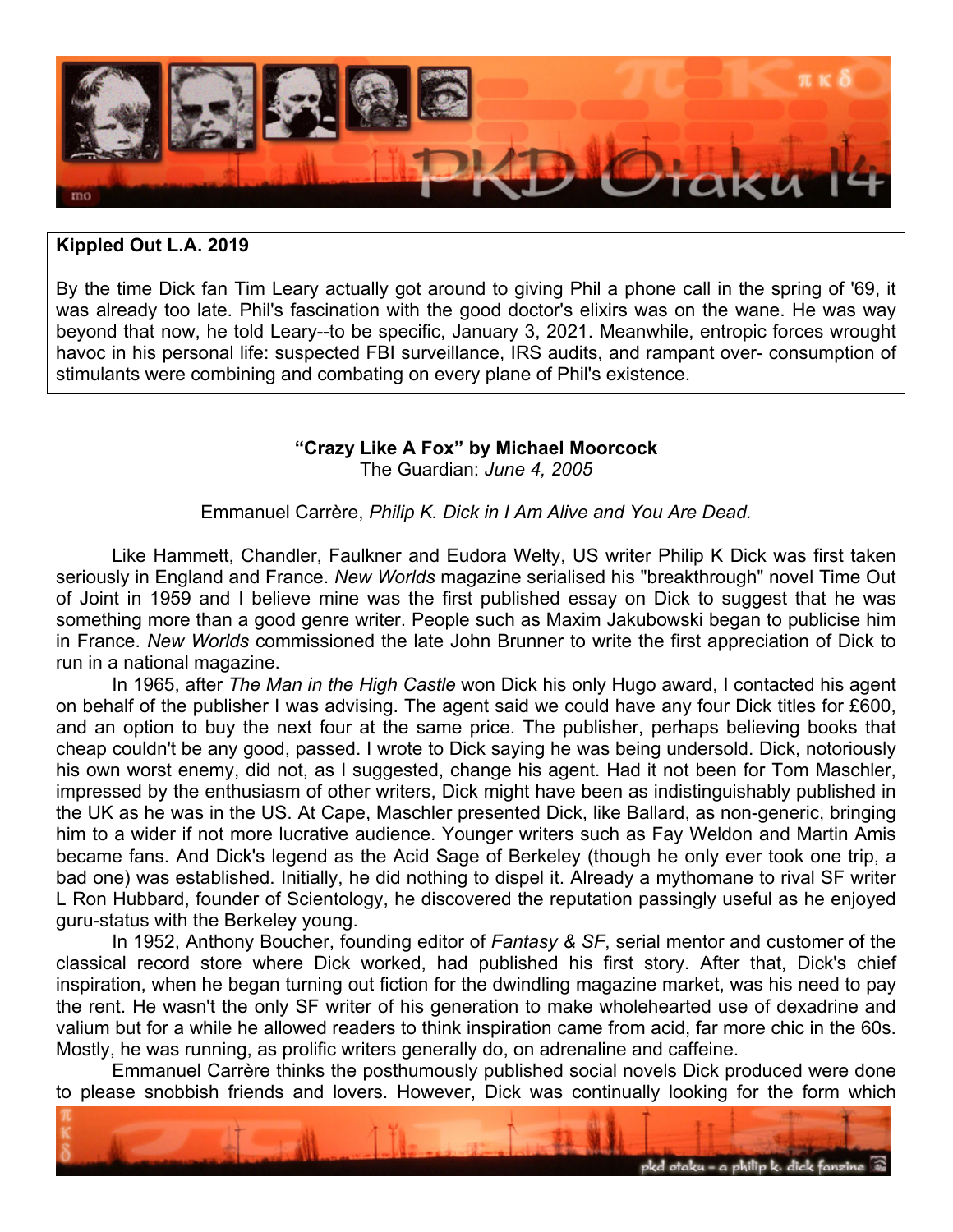

would best suit his ideas. No great stylist, his problem was that he had a hard time putting a story together without the conventions of genre fiction. His best work uses the methods developed in the pages of *Galaxy* by a group of writers including Pohl, Kornbluth, Bester, Sheckley and Harlan Ellison. What we today recognise as the "PKD future" is actually a collaboration between these socially conscious writers responding to Eisenhower's and J Edgar Hoover's America and specifically to McCarthyism. Unlike the conservative techno-SF writers, they actually predicted the world we know today.

Dick began to produce twists on conventional dystopias. He lacked Bester's sophistication, Pohl's Marxism, Sheckley's irony or Ellison's eloquence, but he captured the readers' imagination as previously only HP Lovecraft (Carrère's other literary hero) had done. Educated by Quakers, raised in radical Berkeley, a born-again Episcopalian by 1964, he accepted the malignity of the consumer state, but questioned the nature of its reality.

By the early 60s he had written *The Man in the High Castle*, *Dr Bloodmoney* and *The Three Stigmata of Palmer Eldritch*, and was consistently exploring the themes which would make his wider reputation. Not all his contemporaries found his obsessions stimulating; they saw, in fact, the ruination of a talent. Ellison expressed it with his usual laconicism: "Took drugs, saw God. BFD." But Dick was on a roll, helped by God and the I-Ching. *Do Androids Dream of Electric Sheep* (on which the film *Blade Runner* was based), *Ubik* and *A Maze of Death* led steadily away from his generic roots. Meanwhile he divorced his third wife, left the relative isolation of Marin County, returned to the city and married again, increasingly losing his grip on reality, eventually coming to believe that a spirit guide had saved him and his new-born son from madness and death. After a short spell in a Canadian rehab clinic, he left admirers and hangers-on behind, and wound up in Fullerton, outside LA.

When Dick finally began to make money from foreign sales and film rights, he credited his spirit guide with helping release a secret store of cash. Living off this money, struggling with mental instability and an imagination no longer reined by genre demands, Dick produced little publishable work in the last years of his life. He devoted himself to a kind of sequel to *The Man in the High Castle*, called Exegesis, in which he tried to develop the notion that his world where Hitler and Hirohito had won the second world war was no more the real world than was this one. He became so strange that when I was living in southern California in 1979/80 I felt no desire to visit him. Some paranoiacs seem touched by divinity but equally they can be touched by banality. As with William Burroughs, listening to conspiracy theories could be exhausting.

Never leaving his home for weeks, sitting in the dark, playing Dowland and the Grateful Dead, he became increasingly absorbed in his own myth, fed back to him by fans who, like Tolkien's crankier readers, could fairly be called disciples. Yet at an SF convention in Metz, he seriously disappointed fans who had expected a divine junkie and got a Christian missionary. He died in 1982, leaving hundreds of thousands of unpublished words, many of which have yet to see the light.

It's a shame this book contains no index and does not refer to the half-a-dozen or so other critiques and biographies of PKD, nor to interviews, such as Charles Platt's, which was done towards the end of Dick's life and is a rather better journey into his mind. In his excellent *Who Writes Science Fiction?* Platt spoke respectfully of his subject, revealing a courteous, self-mocking man and

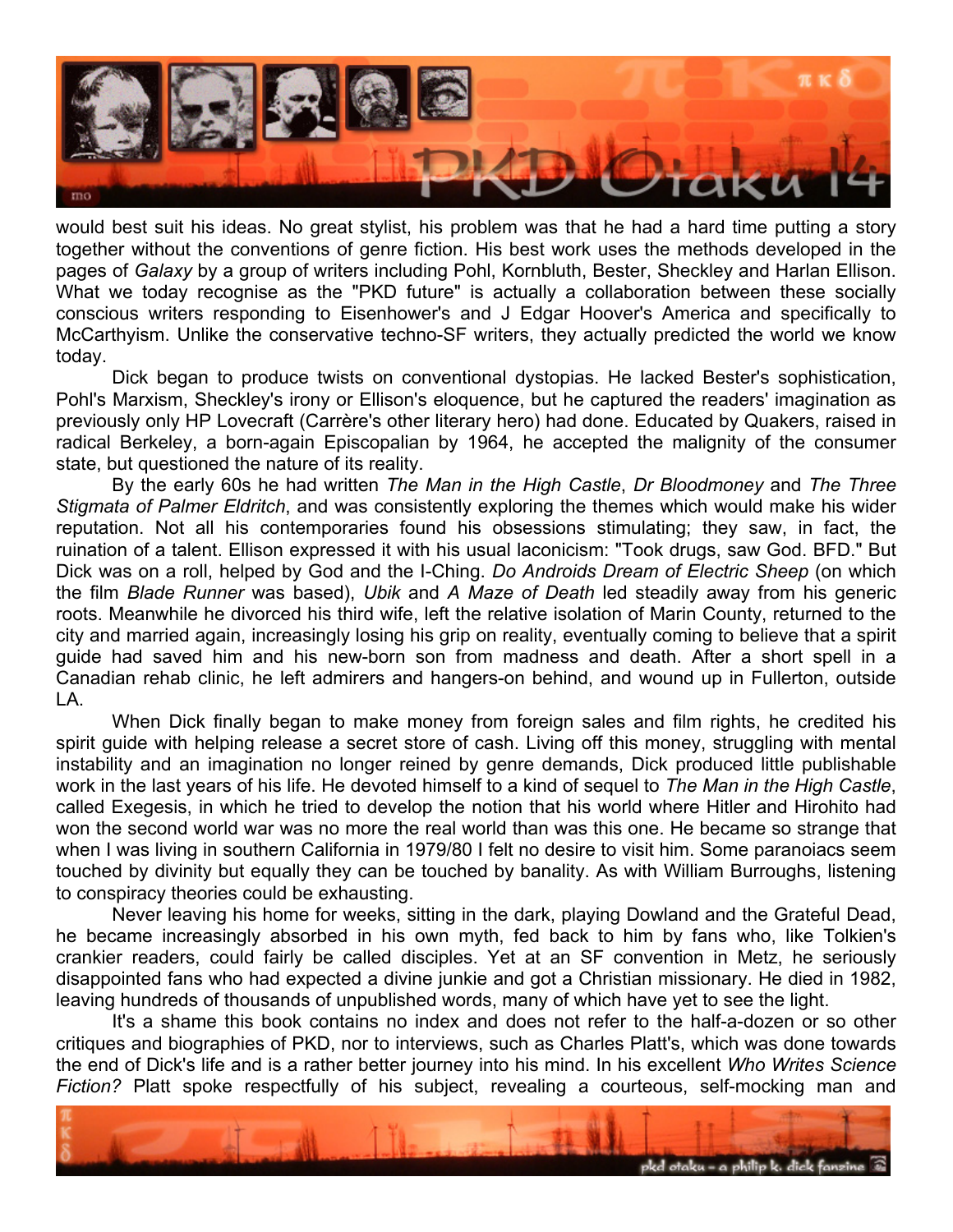

recording a classic piece of monologue. Off-tape, Platt wanted to know if Dick was discussing his fiction or whether he really believed all he had talked about in his interview.

Fairly typically, Dick switched to ironic mode: "Why, no, of course not. You'd have to be crazy to believe in something like that."

Another friend, Tom Disch, had his own interview terminated by the intervention of Dick's spirit guide who said it was time for Disch to leave. A courteous soul, he complied.

"Do you think he's crazy?" I asked later.

Disch smiled tolerantly. "Like a fox," he said.

Between the phone and the mail slot troublesome heaps of angry messages and threatening correspondence were mounting, as the centrifugal force of Phil's paranoia picked him up and paperwadded him into a startling techno-trashed vision of the new century. Page after page of replicant toads, electric sheep, bizarre 21st century pet hospitals, fugitive androids fleeing desolate Martian outer colonies, and endless proliferations of "kipple"--a Phildickian term for accumulating junk that exemplifies the breakdown of history into final disorder--all became vividly characterized in Phil's favorite typeface between the well-worn ribbon and the hard-rubber roller of his responsive manual Royal.

# **I Dark by Marc Oberst**

There's nothing... Simply nothing, except my thoughts... I don't know anything. I don't know who I am. Do I need to know this? I don't know. I can breathe. Luckily I can breath. I can feel the motion of my chest. Up and down. Calm and slow.

Blackness. Everywhere. But I am not blind. I feel my eyes moving. I don't see anything, but I know I am able to if there is anything to see. I am not blind. Am I? There was a light! A small one, but a light. At least a shadow. Something in front of the background. A sign of life? It is so dark. Why the hell is there no light? Seems I am lost somewhere, but where?

Did I forget something? I think there was something I was thinking about one moment ago. But I am not sure. I guess I haven't thought anything before. So this is the first moment of my existence? What is my name? I know I have a name. I don't remember... But I remember having a name so I have to had existed before. Who should have given me a name otherwise?

I know, I am dead. This is the explanation. I am just dead. The blackness, the calm, the gap in my memory. It were too painful to remember the way I died. Surely it was a traffic accident or a street robber has killed me. Something extremely hard, something I couldn't work up in my current state.

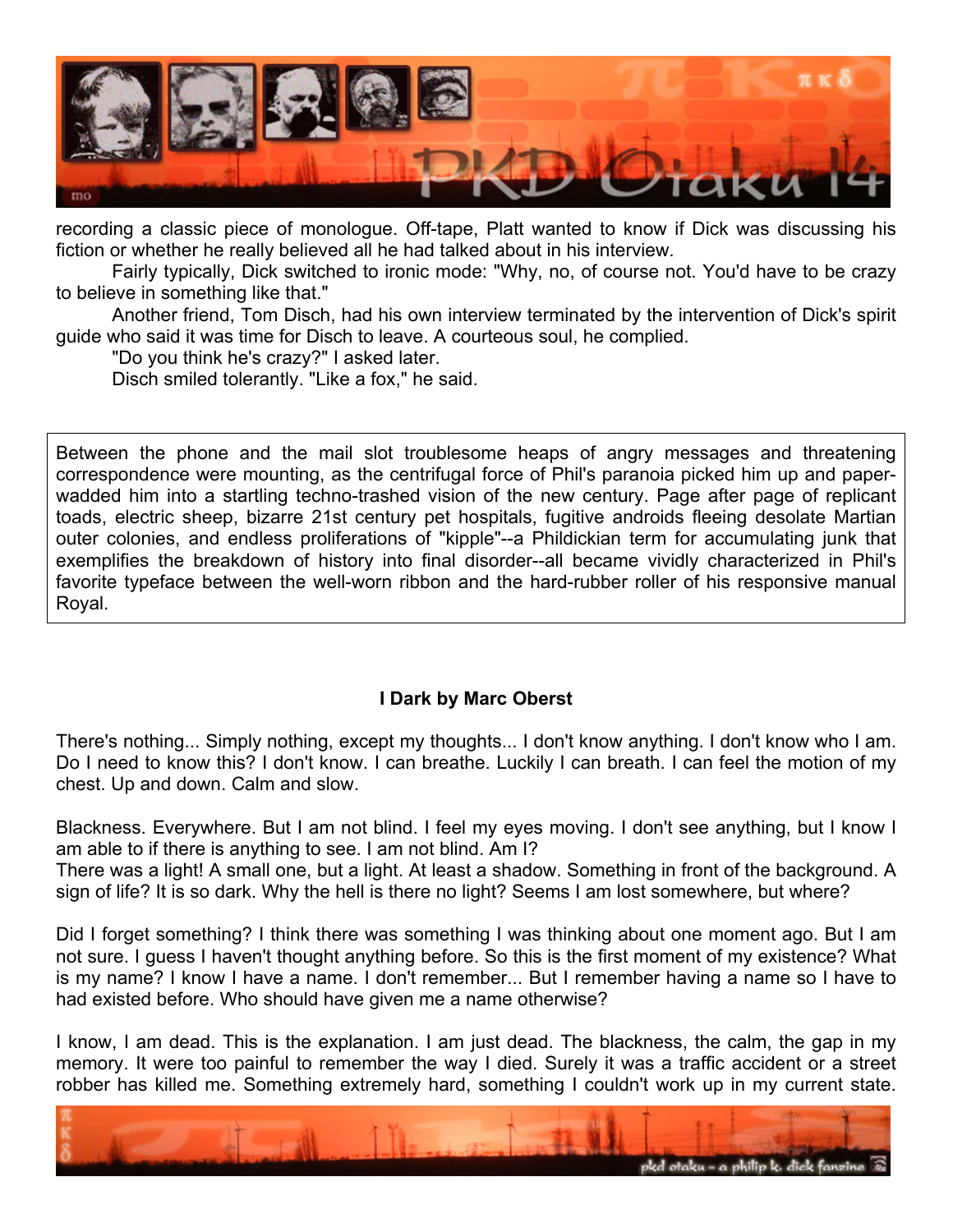

Damned, if I could remember my name, my job, my life... Death, the big mystery. I always thought I would directly go to the other world, the life after death. I never liked waiting rooms. When you know there is something coming but you still have to wait although it could have happened already. Who knows how long I will have to wait here in the darkness for the transfer? Come on God, give me something to play with. I am bored.

Slowly I am getting nervous. Nothing happens around me. I can remember what I thought before but I am just sitting in the dark waiting for something. If I was dead something else happened. Surely. But maybe this isn't heaven and I will have to wait here forever. I mean eternaly. No, can't be. My minds are twisting. I can't catch a single real thought. God and Devil are playing soccer and my brain is the ball. But if this is neither hell nor heaven, what else could it be that I can't see. Maybe I am abducted by aliens. Little grey man wanting to play doctor with me as you can see it on tv too often these days. TV shows... I am remembering the world I used to live in. Traffic, cities, people, jobs, sex... What is my sex? I can't remember if I am male or female. I still can't remember my name.

How much time passed since I came here? Minutes? I think some minutes only. But maybe I was asleep here already for years. Only awake for a few minutes in regular distances. Past moments I can't remember. Maybe never will. Caused by a machine, programmed to take care of my state of health. Cerebral activity. Thoughts. Feelings. Creativity. Illness.

I am dreaming. Everything seems so unnatural, so constructed. As if I am working up some tragic experiences. Loneliness. A friends death. A woman who left. Blackness as the ultimate sanctification of evil minds. Must be! But I can't remember to have friends, to love a woman, to be alone or not. As abnormal as it seems. I can remember. I already had a lot of extreme strange dreams. Also some very realistic ones like this one is. I am sure that this is the solution because I am very open minded for dreams and other spiritual influences. Seems to be the kind of my character. There was for example the dream where I was a pilot. Our spaceships started off from the moon and I was loading in big grey cases. The base was built on the dark side of the moon. But the ships could only take off in the sun light, so after I had closed all doors I had to take the rope which was fixed on the peak of the ship and tow it to the other side of the moon. I took the rope in my mouth and without wondering I sprung into water and swum like a dolphin with the rope now in my left hand to where I knew the sun. It was a feeling of freedom I never felt before or afterwards. I swum and swum springing from one wave to the next. And than the sun appeared in all her beauty and above the winding of the horizon I could see the earth – the planet of my ancestors in green and yellow colors. The water in front of me iridesced blue and silver and I knew that my life as a moon whale had a sense. Wow, I could dream! I remember! Remember a lot of other dreams. I can't see a connection to what I am and how my life was before I wake up here in the darkness, but by thinking about my dreams the current night will hopefully be over very soon! Now I know there was something before. I am something. Somebody. I guess I am waking up at the moment. I changed from one phase of sleep to another that is the reason for the feeling of having done something before but not remembering. I only have to wait for the morning.